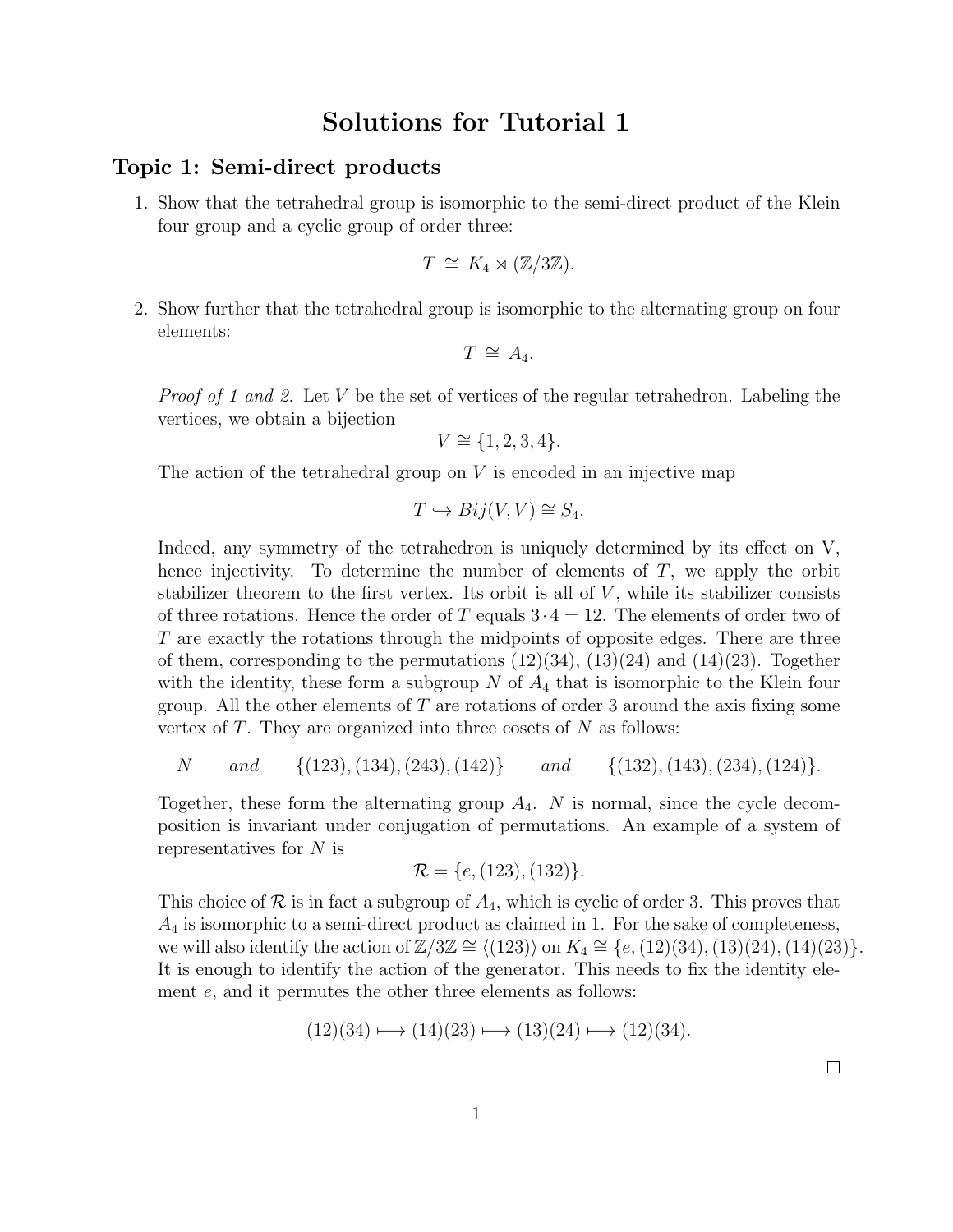3. Show that the octahedral group is isomorphic to the semi-direct product of the Klein four group and the symmetric group on three elements:

$$
O \cong K_4 \rtimes S_3.
$$

4. Show further that the octahedral group is isomorphic to the symmetric group on four elements:

$$
O\,\cong\,S_4.
$$

Proof of 3. and 4. The mid-points of the faces of the regular octahedron form the vertices of a cube and vice versa, so that  $O$  is isomorphic to the symmetry group of the cube. Let us assume that we have labeled the faces of the cube as is customary for dice, i.e.,  $\blacksquare$   $\blacksquare$   $\blacksquare$   $\blacksquare$   $\blacksquare$  with opposite faces adding up to seven. The orbit of the face  $\blacksquare$  has six elements, its stabilizer consists of four rotations, so the order of O equals 24. This time the map

$$
O\longrightarrow S_4
$$

is given by the action of  $O$  on the four long diagonals of the cube. Lets number them as follows: diagonal 1 connects the vertex  $(\Box \Box)$  with  $(\Box \Box)$ , diagonal 2 connects  $(\bigcirc \mathbb{E})$  and  $(\mathbb{B} \mathbb{E} \mathbb{E})$ , diagonal 3 connects  $(\bigcirc \mathbb{E} \mathbb{E})$  and  $(\mathbb{E} \mathbb{E} \mathbb{E})$  and diagonal 4 connects  $(\bigcirc$ : $\bigcirc$  and  $(\bigcirc$ : $\bigcirc$ ). Then the rotations fixing the faces  $\bigcirc$  and  $\bigcirc$  form the subgroup  $\langle (1234) \rangle$ , the 180° rotation through the midpoints of the edges ( $\Xi$ C) and ( $\Xi$ C) is the transposition (13), the rotations around the vertex ( $\Box$  $\Box$ ) form the subgroup  $\langle (234) \rangle$ , and so on. Inside  $S_4$ , the subgroup N is still normal (for the same reason). There are now three more cosets:

 $\{(12),(34),(1324),(1423)\}$ 

and

 $\{(13), (1234), (24), (1432)\}\$ 

and

$$
\{(23), (1342), (1243), (14)\}.
$$

A system of representatives is now given by

$$
\mathcal{R} = \{e, (123), (132), (12), (13), (23)\},\
$$

which is isomorphic to  $S_3$ , acting on the three non-trivial elements of the four group N by permutations, e.g.,  $(12)$  swaps  $(13)(24)$ ) with  $(14)(23)$ , etc.  $\Box$ 

## Topic 2: Central extensions

Assume we are given a short exact sequence

$$
1 \longrightarrow C \xrightarrow{i} \widetilde{G} \xrightarrow{p} G \longrightarrow 1
$$

such that  $i(C)$  is contained in the center of  $\tilde{G}$ . This is called a *central extension of G by C*.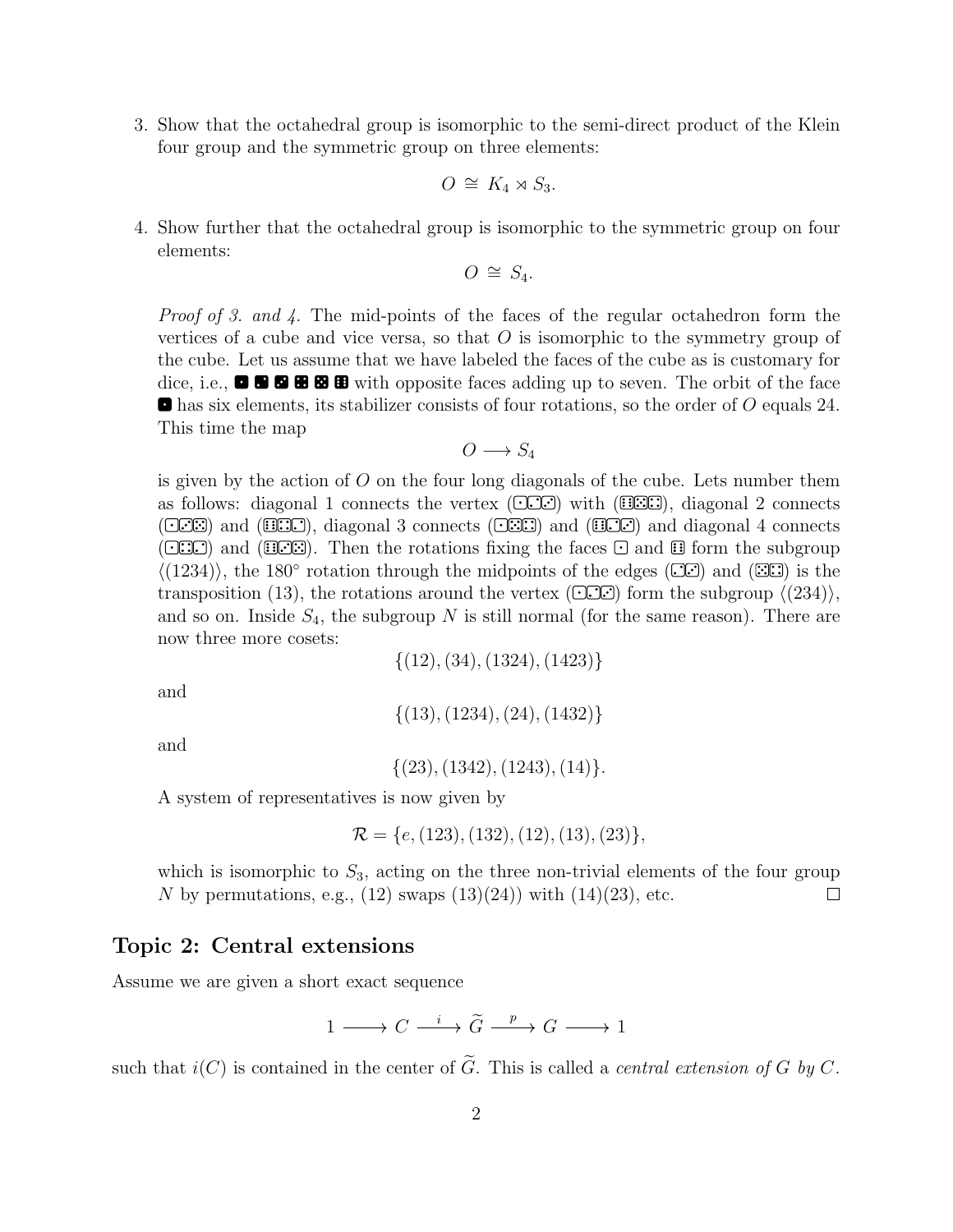1. For each  $g \in G$ , fix a representative  $\tilde{g} \in p^{-1}(g)$ . Show that the failure of the map

 $g \mapsto \widetilde{g}$ 

to be a group homomorphism is measured by a map

$$
\beta: G \times G \longrightarrow C.
$$

More precisely, show that there is a unique such  $\beta$  with

$$
\widetilde{g} \cdot \widetilde{h} = i(\beta(g,h))\widetilde{gh}.
$$

*Proof.* Since  $p$  is a group homomorphism, we have

$$
p(\widetilde{g} \cdot \widetilde{h} \cdot (\widetilde{g}h)^{-1}) = p(\widetilde{g}) \cdot p(\widetilde{h}) \cdot p(\widetilde{g}h)^{-1} = g \cdot h \cdot (gh)^{-1} = 1.
$$

In other words,

$$
\widetilde{g} \cdot \widetilde{h} \cdot (\widetilde{g}h)^{-1} \in \ker(p) = im(i).
$$

Since *i* is injective, there is a unique element of C mapping to  $\tilde{g} \cdot \tilde{h} \cdot (\tilde{g}h)^{-1}$  under *i*.<br>Call that element  $\beta(g, h)$ Call that element  $\beta(q, h)$ .  $\Box$ 

2. Show that  $\beta$  satisfies the 2-cocycle condition

$$
\beta(g,h)\beta(gh,k) = \beta(g,hk)\beta(h,k).
$$

*Proof.* We will suppress i from the notation and treat  $\beta(g, h)$  as an element of the central subgroup. Recalling that central elements commute with all elements, we obtain

$$
\beta(g, h)\beta(gh, k) \cdot \widetilde{(gh)k} = \beta(g, h) \cdot \widetilde{gh} \cdot \widetilde{k} = (\widetilde{g} \cdot \widetilde{h}) \cdot \widetilde{k} =
$$

$$
\widetilde{g} \cdot (\widetilde{h} \cdot \widetilde{k}) = \widetilde{g} \cdot \beta(h, k) \cdot \widetilde{hk} = \beta(h, k) \cdot \widetilde{g} \cdot \widetilde{hk} = \beta(h, k)\beta(g, hk) \cdot \widetilde{g(hk)}.
$$
ng both sides from the right by  $\widetilde{ghk}$ , we obtain the desired identity.

Dividing both sides from the right by  $ghk$ , we obtain the desired identity.

3. Given a different choice of representatives with associated 2-cocycle  $\beta'$ , show that there exists a map

$$
\gamma: G \longrightarrow C
$$

with

$$
\gamma(g)\gamma(h)\beta(g,h) = \gamma(gh)\beta'(g,h).
$$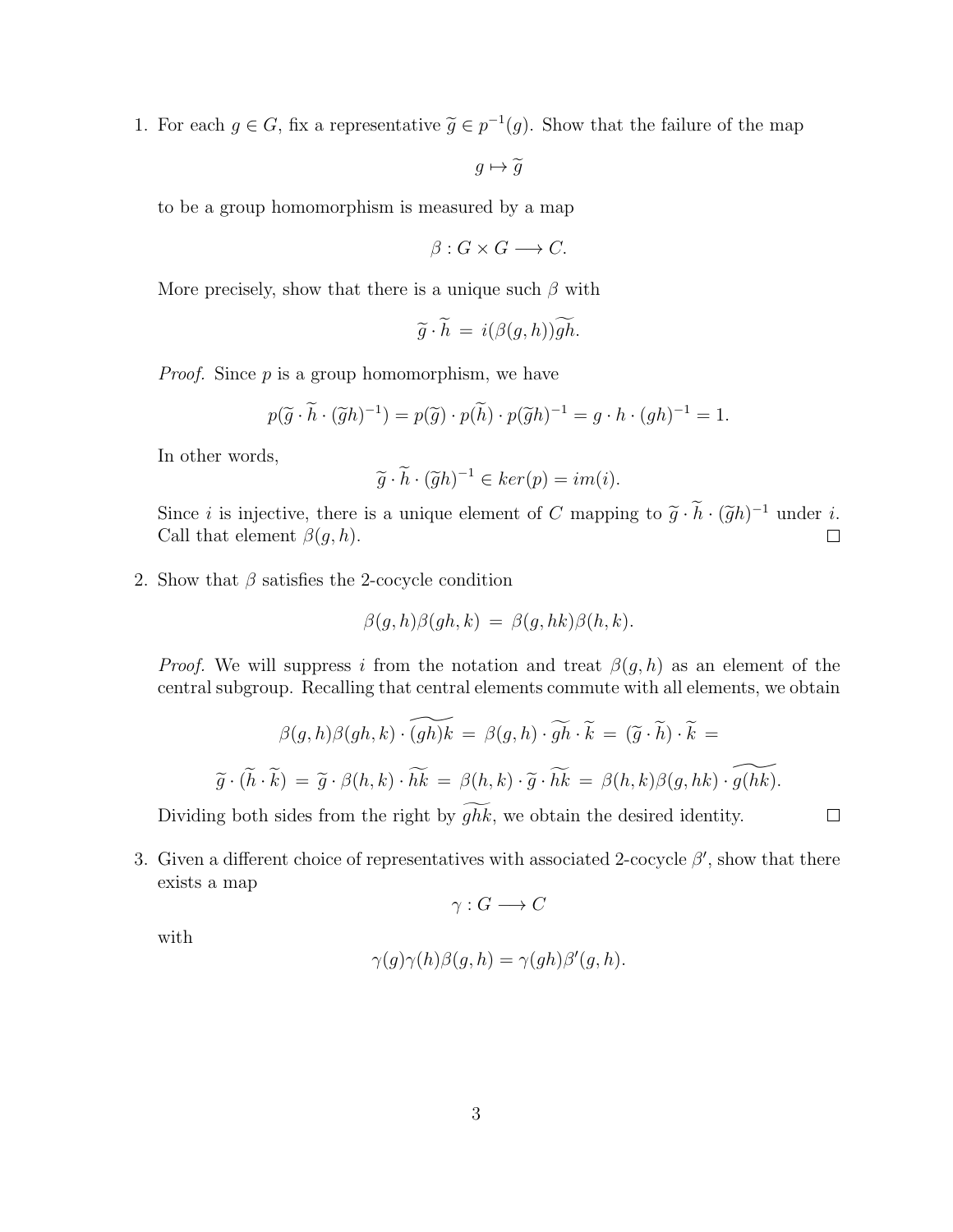*Proof start.* Denote the second choice of representatives by  $g \mapsto \tilde{\tilde{g}}$ . Throughout the argument, we supress i from the notation and view C as a subgroup of  $\tilde{G}$ . Let

$$
\gamma(g) := \widetilde{g} \cdot \widetilde{\widetilde{g}}^{-1}.
$$

This is in C, because  $p(\gamma(g)) = g \cdot g^{-1} = 1$ . We have

$$
\beta(g,h) \cdot \gamma(gh) \cdot \beta'(g,h)^{-1} = \beta(g,h) \cdot (\widetilde{gh}) \cdot \widetilde{\widetilde{gh}}^{1} \cdot \beta'(g,h)^{-1} = \widetilde{g} \cdot \widetilde{h} \cdot \widetilde{\widetilde{h}}^{1} \cdot \widetilde{\widetilde{g}}^{1}
$$

$$
= \widetilde{g} \cdot \gamma(h) \cdot \widetilde{\widetilde{g}}^{1} = \gamma(g) \cdot \gamma(h).
$$

Here we have used the fact that elements of C are central in  $\tilde{G}$ .

4. Conversely, given a group G, and abelian group C and  $\beta$  as above, construct a central extension  $\tilde{G}_{\beta}$  of G by C. Given  $\beta'$  and  $\gamma$ , construct an isomorphism from  $\tilde{G}_{\beta}$  to  $\tilde{G}_{\beta'}$ .

Proof. The case that is normally considered is the scenario where we have the additional identities  $\beta(1,g) = 1 = \beta(g,1)$  for all  $g \in G$ . We will limit ourselves to this special case. As a set

$$
\widetilde{G}_{\beta}:=C\times G.
$$

The multiplication is defined as

$$
(c,g) \cdot (d,h) := (cd\beta(g,h), gh).
$$

The cocycle condition guarantees that this is associative, our additional identities ensure that  $(1, 1)$  is a neutral element. The inclusion i sends c to  $(c, 1)$ , the quotient map p sends  $(c, g)$  to g. These are group homomorphisms. The isomorphism associated to  $\gamma$  sends  $(c, g)$  to  $(c\gamma(g)^{-1}, g)$ .  $\Box$ 

- 5. Work through the examples of
	- (a) the quaternion group

$$
1 \xrightarrow{\hspace{0.3cm}} \{ \pm 1 \} \xrightarrow{\hspace{0.3cm} i \hspace{0.1cm}} Q \xrightarrow{\hspace{0.3cm} p} K_4 \xrightarrow{\hspace{0.3cm}} 1
$$

(b) the binary tetrahedral group

$$
1 \longrightarrow {\pm 1} \stackrel{i}{\longrightarrow} 2T \stackrel{p}{\longrightarrow} T \longrightarrow 1
$$

(c) the binary octahedral group

$$
1\longrightarrow \{\pm 1\} \xrightarrow{\quad i\quad} 2O \xrightarrow{\quad p\quad} O \xrightarrow{\quad \longrightarrow} 1
$$

 $\Box$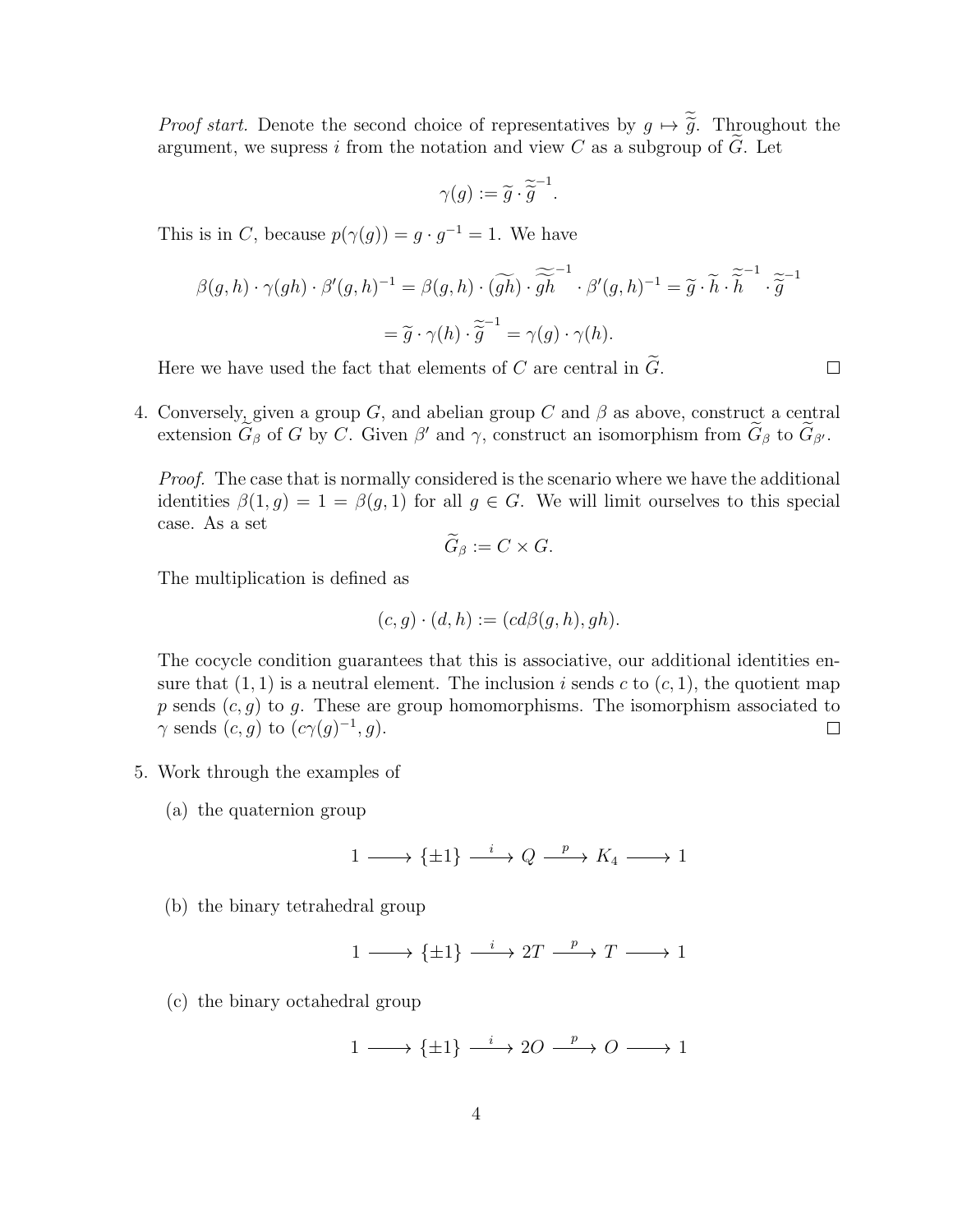(d) the binary icosahedral group

$$
1\longrightarrow \{\pm 1\}\stackrel{i}{\longrightarrow} 2I\stackrel{p}{\longrightarrow} I\longrightarrow 1.
$$

*Proof.* The central subgroup of Q is  $\{\pm 1\}$ , the multiplication is determined by the table

|       | Z                |                  | $\boldsymbol{k}$    |
|-------|------------------|------------------|---------------------|
| I,    |                  | $\boldsymbol{k}$ |                     |
|       | $\boldsymbol{k}$ |                  | $\boldsymbol{\eta}$ |
| $\,k$ |                  | 7,               |                     |

(first entry in row n times first entry in row m equals entry nm). Choose the set of representatives  $\{1, i, j, k\}$  for, say  $a = \{i, -i\}$  and  $b := \{j, -j\}$  and  $ab := \{k, -k\}.$ Then  $\beta$  is represented by the table

|                | $\it a$ | h | $_{ab}$ |
|----------------|---------|---|---------|
|                |         |   |         |
| $\overline{a}$ |         |   |         |
| h              |         |   |         |
| $_{ab}$        |         |   |         |

You can look up the elements for the other groups on Wikipedia, choose representatives and write out the multiplication tables, if you wish. This is lengthy (a 60 times 60 table for 2I), but elementary.  $\Box$ 

## More on semi-direct products:

Find isomorphisms

 $2T \cong Q \rtimes (\mathbb{Z}/3\mathbb{Z})$ 

and

 $O \cong T \rtimes (\mathbb{Z}/2\mathbb{Z}).$ 

Finally, show that there is a short exact sequence

$$
1 \longrightarrow Q \xrightarrow{i} 2Q \xrightarrow{p} S_3 \longrightarrow 1
$$

but no way to write the binary octahedral group as a semi-direct product of  $Q$  and  $S_3$ .

Proof. The first statement is an application of the third isomorphism theorem: Consider the sequence of inclusions

$$
\{\pm 1\} < Q < 2T.
$$

The quotient  $Q/\{pm1\}$  is isomorphic to the Klein four group, the quotient  $2T/\{\pm1\}$  is the tetrahedral group  $T$ , and the inclusion is our old friend  $N$  from the first set of questions. Since N is normal in T, it follows that Q is normal in  $2T$ . Moreover, we have an isomorphism

$$
2T/Q \cong T/N \cong \mathbb{Z}/3\mathbb{Z}.
$$